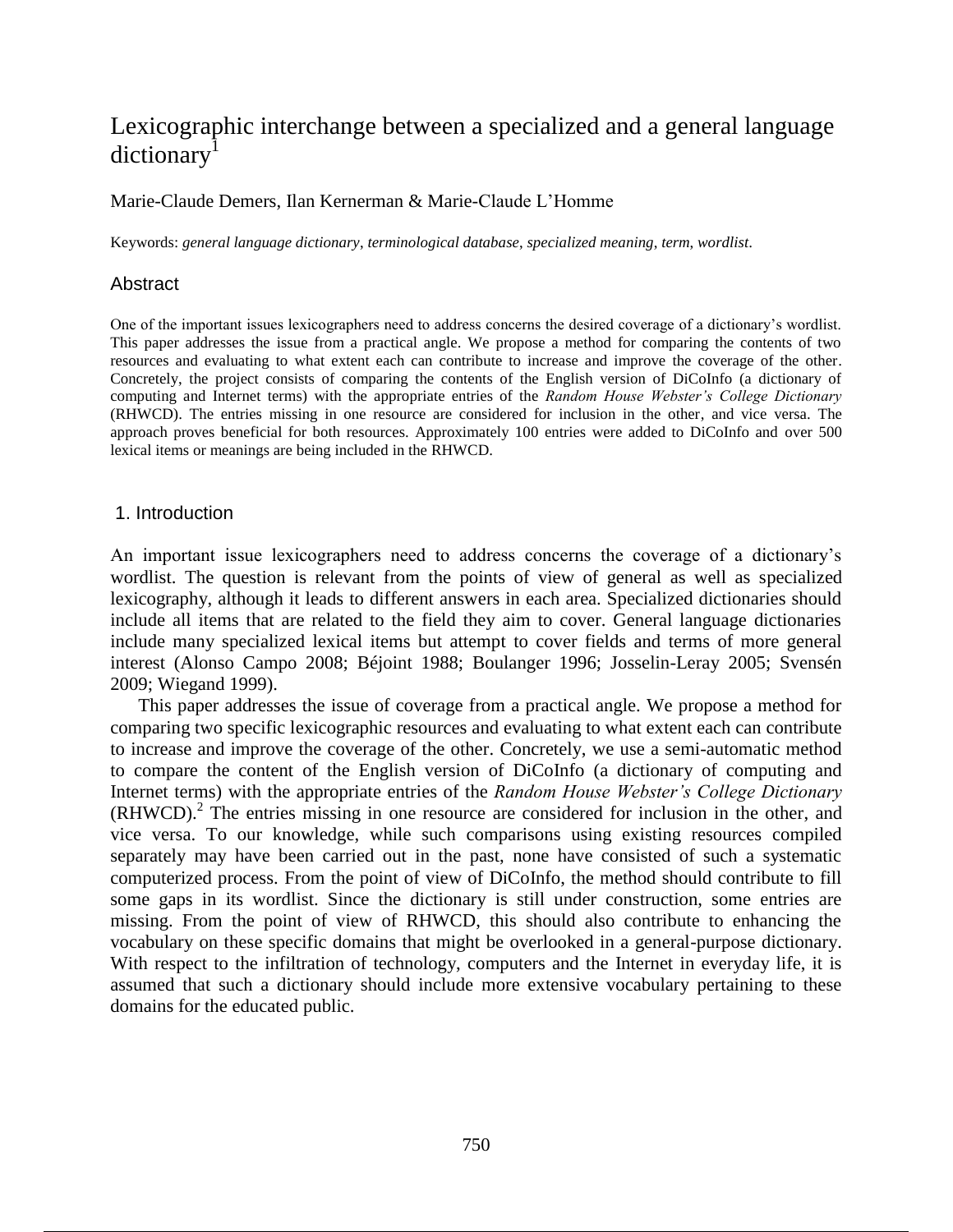## 2. DiCoInfo

DiCoInfo is an online specialized lexical database that contains computing and Internet terms. The wordlist consists of terms that can be found in many different texts on computing and the Internet (e.g. *boot*, *connect*, *dynamic*, *spam*, *upload*, *virtual*) but excludes very specialized items (terms that would be specific to a given operating system, e.g. *X server* or *run-level* that are more associated with Linux). The compilation process started nearly a decade ago and preliminary work focused on French only. The dictionary currently consists of three language versions: French (approximately 1,000 entries, including 15,000 lexical relationships), English (approximately 800 entries, including more than 4,500 relationships) 3 and Spanish (approximately 100 entries are currently online). 5 Entries contain the following data categories: part of speech, actantial structure, linguistic realizations of actants (i.e. arguments), lexical relations, contexts, and equivalents in other languages. Figure 1 shows a simplified reproduction of the entry *browse*.

## **browse, vt** Status: 2 Actantial structure: browse: {internaut}  $\sim$  {Internet } with {browser 1} Linguistic realizations of actants **Contexts**

• … and especially if you work at a larger company and browse the Web while you are at work …

• You can use it to type documents, send e-mail, browse the Internet and play games. Lexical relations

| Related meaning | navigate        |
|-----------------|-----------------|
| Noun            | <b>browsing</b> |

French. naviguer Spanish: navegar

**Figure 1.** Entry for the term *browse* in DiCoInfo.

DiCoInfo's theoretical and methodological principles are based mostly on Explanatory Combinatorial Lexicology (ECL, cf. Mel'čuk et al. 1984-1999). In addition, it adheres to some principles that are closer to lexicography than to terminology: most terms considered are singleword units (multi-word units are selected if their meaning is non-compositional); and, polysemy is analyzed from a structural perspective (series of interactions a unit has with others), etc. These characteristics made the specialized resource particularly interesting from the point of view of a comparison with a general language dictionary.

## 3. RHWCD

K Dictionaries (KD) acquired the rights for the acclaimed *Random House Webster's College Dictionary* (RHWCD) in 2009 (cf. Levine and Pearsons, 2010). Since its launch in 1947 (as the *American College Dictionary*), RHWCD underwent regular revision and updating until the last edition appeared in 2005, in conjunction with dismantling Random House's dictionary department. This is a major English general-language native-speaker dictionary, including well over 200,000 definitions, targeted primarily at American university students. Following its purchase, KD started to revive RHWCD and prepare to use it as a base for digital and bilingual versions. To begin with, the data was converted from SGML to XML format and the proprietary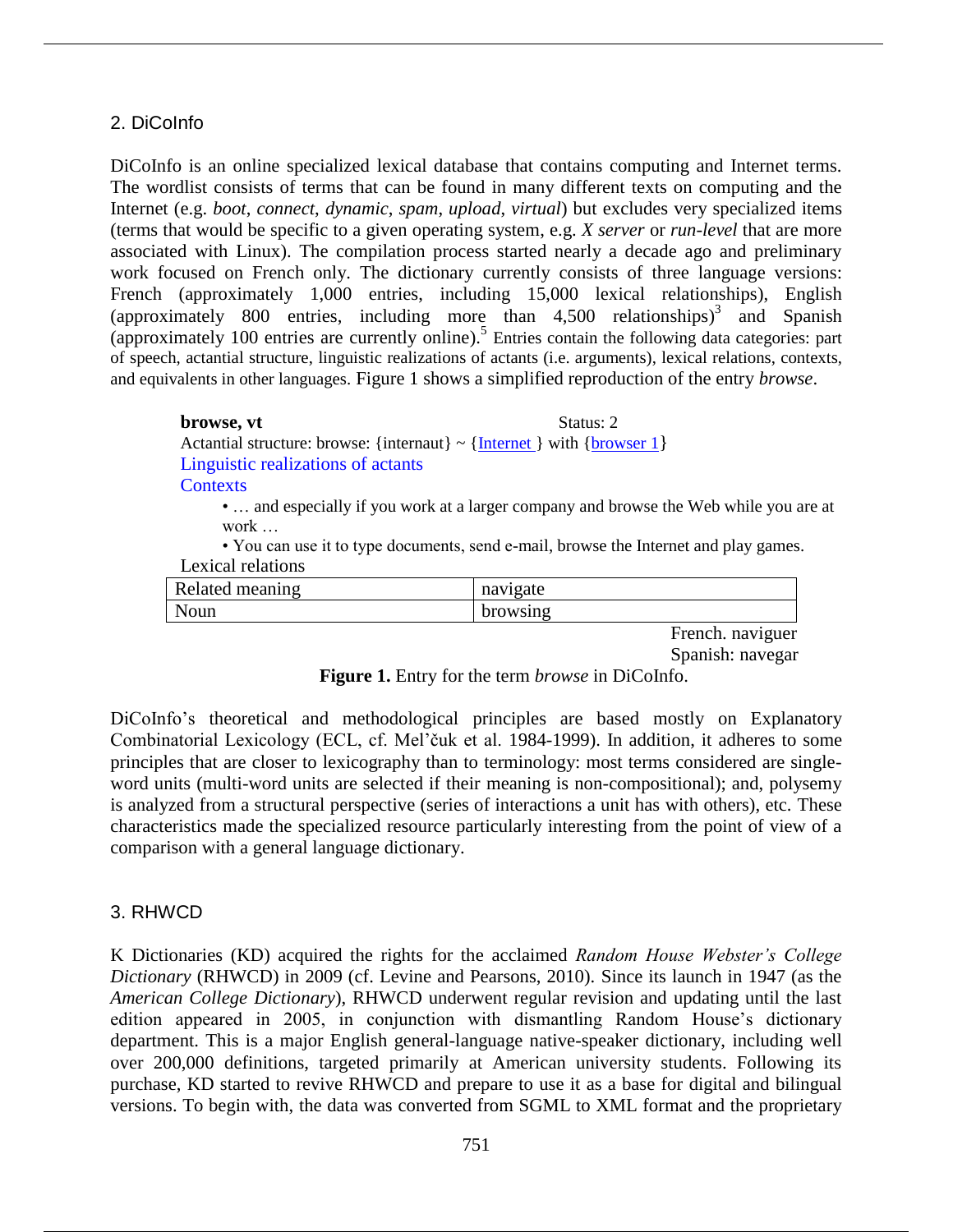phonetic transcription converted into standard IPA. Then, the first new entries began to be compiled, and a meticulous manual was drafted.

The headwords were selected by specialist editors and consultants in many fields, and the entries generally consist of the headword, pronunciation, part of speech, inflections, definitions, examples, phrasal verbs and idioms, usage notes and grammatical information, subject labels and labels of time and of place, synonym studies and etymology. Some of these elements appear in the sample entry shown in Figure 2.

**browse** /brauz/ v. browsed, brows•ing,  $n. \rightarrow \nu.t.$  1. to eat, nibble at, or feed on (foliage,

berries, etc.). 2. to graze; pasture on. 3. to look through or glance at casually.  $---$  v.i. 4. to feed on or nibble at foliage, lichen, berries, etc. 5. to graze. 6. to glance at random through a book, magazine, etc. 7. to look leisurely at goods displayed for sale, as in a store.  $-I$ . 8. tender shoots or twigs of shrubs and trees as food for cattle, deer, etc. 9. an act or instance of browsing. [1400–50; late ME]

**Figure 2.** Entry for *browse* in RHWCD.

## 4. Interchange

The methodology of the cooperation between OLST and KD concerning DiCoInfo and RHWCD basically consists of identifying lexical items or meanings in one of the resources by comparing its wordlist to the other (the process was partially automated; this was facilitated by the fact that the data in both resources is encoded in XML), and including relevant items or meanings in each resource.<sup>4</sup> The following sections describe the specific steps of each task.

## 4.1 *Data from RHWCD to the English version of DiCoInfo*

One part of the comparison between the two resources consisted of identifying missing lexical items or meanings in DiCoInfo. This was done as follows:

- Extract from RHWCD all the entries that contain the words *computer*, *Internet* or *technology* (as part of the headword, subject field label, definition or example). The entries were extracted with their full information and matched against the DiCoInfo headword list. The extraction produced a list from which some lexical items missing from DiCoInfo could be identified (e.g. *artificial intelligence, avatar, capture, clear*).
- Create entries for the terms found in RHWCD and not in DiCoInfo by adapting the RHWCD entry to the DiCoInfo editorial style, link them to their French equivalents, and post them on the online version of DiCoInfo. About 100 entries were compiled so far. Figure 3 shows how the term *avatar* from RHWCD was added to DiCoInfo.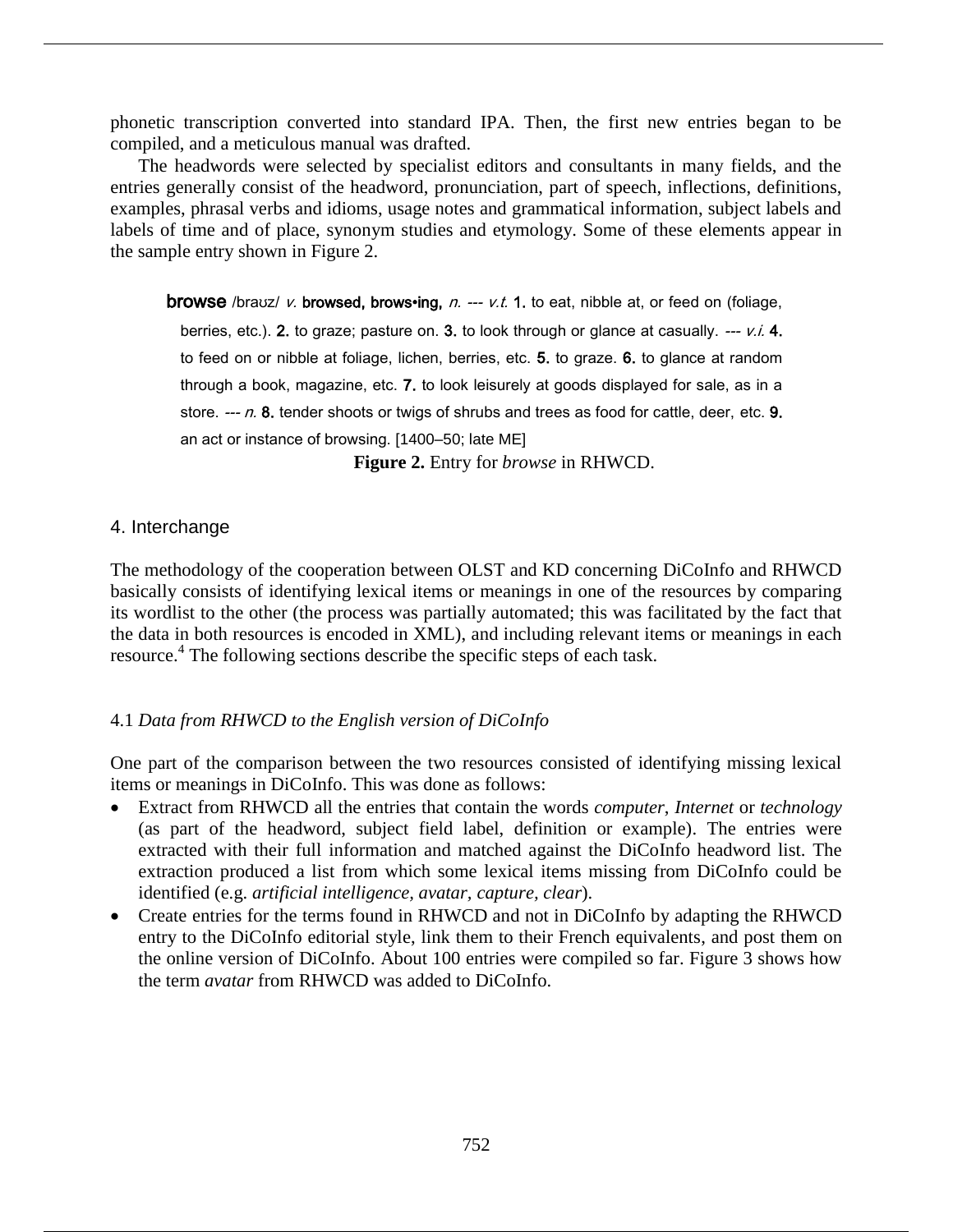**av•a•tar** /ˈæv ətɑr, ˌæv əˈtɑr/ *n.* 1. an incarnation of a Hindu god. 2. an embodiment or

| personification, as of a principle, attitude, or view of life. 3. Computers. a graphical |  |
|------------------------------------------------------------------------------------------|--|
| limage that represents a person, as on the Internet. [1775–85; < Skt avatāra a passing   |  |
| down]                                                                                    |  |

Avatar, n

Actantial structure: an avatar:  $\sim$  created by {user <u>1</u>} to represent {user 1}<sup>6</sup> Linguistic realizations of actants

Contexts:

• … three dimensional avatars which represent you in a computer based world.

• Users create a math avatar, then take part in the activities, where the avatar appears as a participant in different game shows.

Lexical relations

| Related meaning         | character             |
|-------------------------|-----------------------|
| The user creates an a.  | create an $\sim$      |
| The a. acts on the user | the $\sim$ represents |

French. avatar

**Figure 3.** Addition of RHWCD data to DiCoInfo.

## 4.2 *Data from the English version of the DiCoInfo to RHWCD*

The second part of the comparison consisted of identifying missing lexical items or meanings in RHWCD. This was done as follows:

- Extract the terms listed in DiCoInfo and compare them with the headword list of RHWCD. The lexical items were extracted along with the following data categories: part of speech; number of meanings for polysemous items; and any additional information (e.g. actantial structure) currently available in order to further compare with these entries in RHWCD.
- Automatically compare the terms stored in DiCoInfo with those listed in RHWCD. The comparison took into account the part of speech of the headwords in both sources. The articles were extracted with all the information contained in the entries as shown in Table 1.

| Lexical unit in DiCoInfo along                                                                                                                          | <b>POS</b> | <b>Information extracted from RHWCD</b>                                                                                                                                                                                                                                                     |
|---------------------------------------------------------------------------------------------------------------------------------------------------------|------------|---------------------------------------------------------------------------------------------------------------------------------------------------------------------------------------------------------------------------------------------------------------------------------------------|
| with its actantial structure                                                                                                                            |            |                                                                                                                                                                                                                                                                                             |
| Address <sub>1</sub> : an address: $\sim$ used by<br>Agent{processor $1$ } to act on<br>Destination $\{data 1\}$ on<br>Location{memory $1$ <sup>8</sup> | n.         | • the place or the name of the place where a person, organization, or<br>the like is located or may be reached.<br>• a direction as to the intended recipient, written on or attached to a<br>piece of mail.                                                                                |
|                                                                                                                                                         |            | • a usu. formal speech or written statement directed to a particular<br>group.<br>• skillful and expeditious management; ready skill.<br>• manner of speaking to others; personal bearing in conversation.<br>• the use of a name or title in speaking or writing to a person: <i>forms</i> |
|                                                                                                                                                         |            | of address.<br>• a label, as an integer or symbol, that designates the location of<br>information stored in computer memory.                                                                                                                                                                |

**Table 1.** Examples of results of the automatic comparison between DiCoInfo and RHWCD.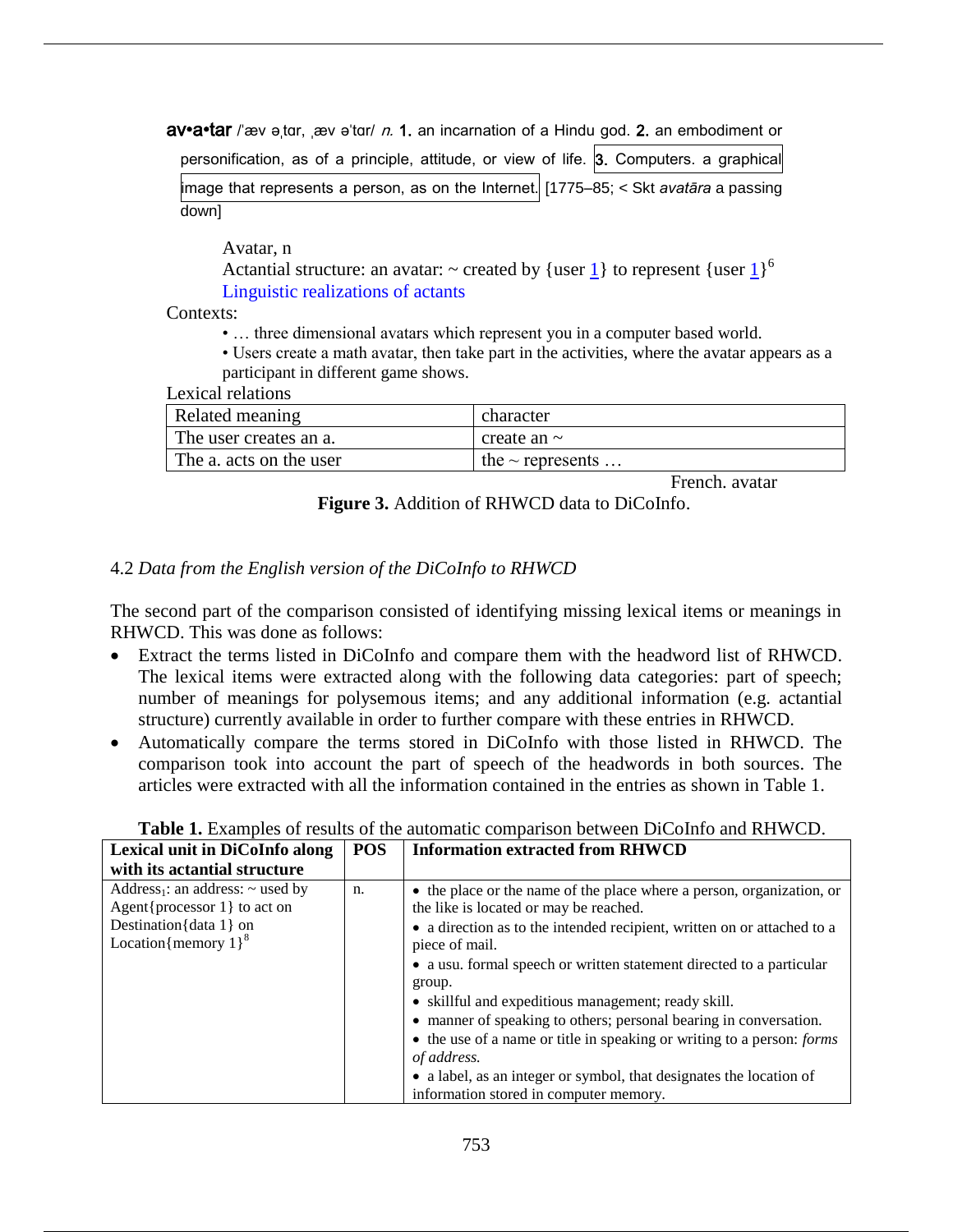|                                                          |      | • Usu., addresses. attention paid by a suitor; courtship.<br>• Obs. preparation.                                                                             |
|----------------------------------------------------------|------|--------------------------------------------------------------------------------------------------------------------------------------------------------------|
| addressable 1: addressable: $\sim$<br>$Location{memory}$ | adj. | • capable of being addressed.<br>• (of a cable-TV system) capable of calling up any available<br>channel.<br>• (of computer data) capable of being accessed. |

Some of the specificities of each resource had to be considered (for instance, the fact that entries in RHWCD are devoted to lemmas whereas in DiCoInfo each lexical unit – distinct meaning – is described in a separate entry). This led to the identification of two types of items: (a) lexical items missing from the RHWCD wordlist (e.g. *addressing, bootable, read/write head*);<sup>7</sup> and, (b) lexical items present in RHWCD.

 Carry out a manual analysis of the output of the automatic comparison. Five different cases were identified, as shown in Table 2.

| <b>Table 2.</b> Manual analysis of the results of the automatic comparison. |  |  |  |  |  |  |
|-----------------------------------------------------------------------------|--|--|--|--|--|--|
|-----------------------------------------------------------------------------|--|--|--|--|--|--|

| Label of       | <b>Definition</b>                                                                                                                                                      | <b>Examples</b>                        |
|----------------|------------------------------------------------------------------------------------------------------------------------------------------------------------------------|----------------------------------------|
| case           |                                                                                                                                                                        |                                        |
| A1             | Lexical item in RHWCD with a clear indication that it belongs to the field of<br>computing (a usage label is provided or the word <i>computer</i> or something similar | <i>boot</i> , vt<br><i>browser</i> , n |
|                | appears in the entry)                                                                                                                                                  |                                        |
| A <sub>2</sub> | Lexical item recorded in RHWCD with a meaning associated with the field of                                                                                             | <i>calculate</i> , vt                  |
|                | computing but without a clear indication                                                                                                                               | <i>computation</i> , n                 |
| B              | Lexical item recorded in RHWCD but the meaning associated with the field of                                                                                            | <i>bookmark</i> , n                    |
|                | computing is missing                                                                                                                                                   | run, vi                                |
| $\mathcal{C}$  | Lexical item recorded in RHWCD with a "general meaning" that can apply to the                                                                                          | cable, n.                              |
|                | field of computing                                                                                                                                                     | case, n.                               |
| D              | Lexical item not recorded in the RHWCD                                                                                                                                 | <i>bookmark</i> , vt                   |
|                |                                                                                                                                                                        | computable, adj                        |
|                |                                                                                                                                                                        | read/write head, n.                    |

Lexical items classified under B or D are those that could be added to RHWCD. More than 1,000 such items were identified as potential candidates for inclusion. However, this figure includes synonyms and graphical variants. Altogether, over 500 potential additions to RHWCD were identified (new entry or new meaning).

## 4.3 *Addition of data to the RHWCD wordlist*

For some of the terms that are not listed in RHWCD and that seem interesting to add to a general language dictionary, certain issues concerning the compilation of new entries still need to be worked out.

For the time being, part of the data recorded in the DiCoInfo entries (headwords, part of speech, synonyms, variants, antonyms, and French equivalents) is extracted as such with some adaptations (definitions written in the RHWCD style and examples that are simplified versions of the contexts provided in DiCoInfo). Figure 4 gives examples of the form in which entries are extracted from DiCoInfo.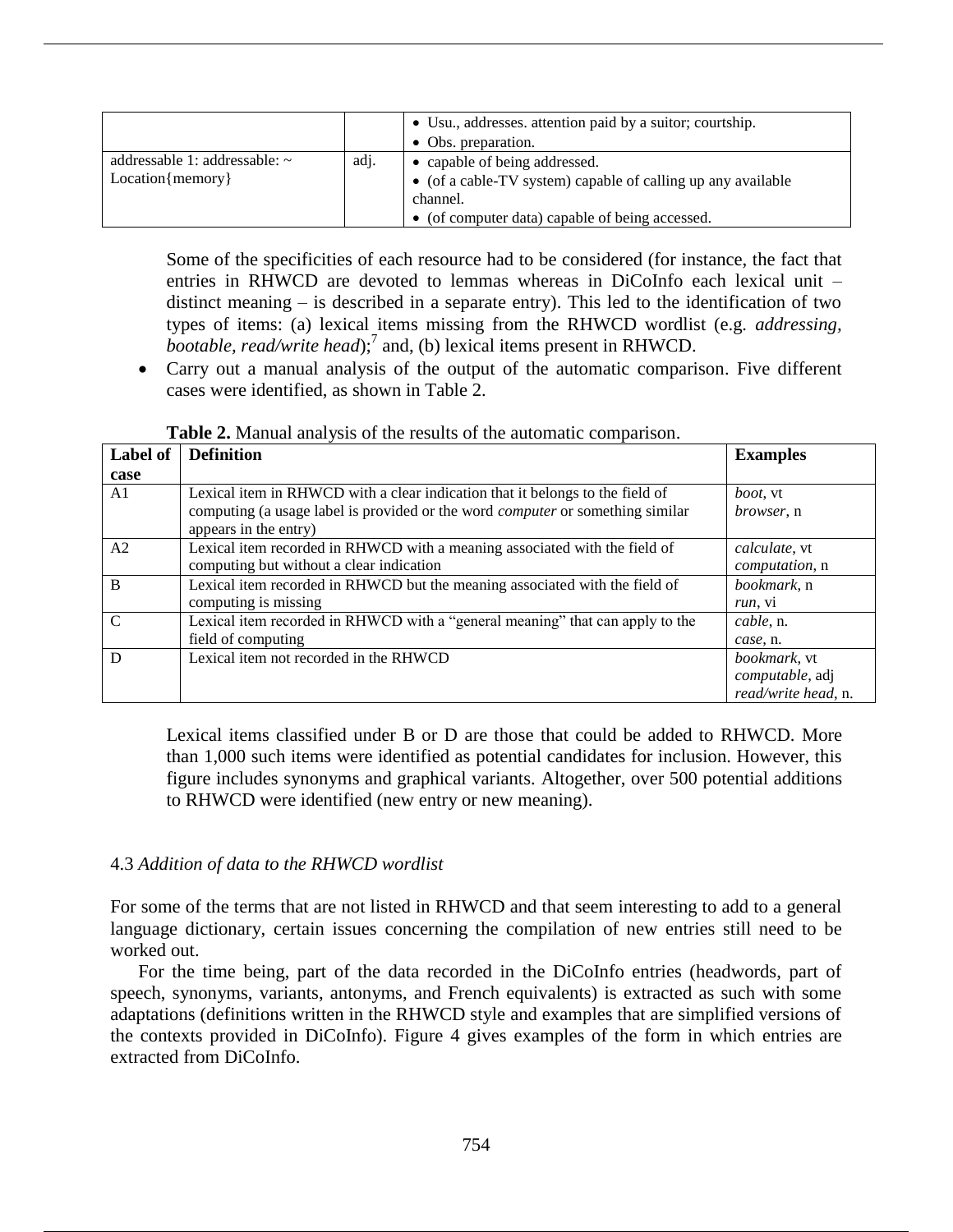#### **browse**, vt

Def.: to examine (pages on a network) in search of specified information. Ex.: *to browse the Web* Syn.: surf Fr.: naviguer 1

### **executable 1**, n

Def.: a file or program that can be run by a computer. Ex.: *Scripts are compiled into executables.* Syn.: executable file Fr.: exécutable 1

#### **unzip**, vt

Def.: to restore the size of a compressed file with a decompression program. Syn.: decompress 1, decrunch, uncompress Ant.: zip 1 Fr.: dézipper 1 **Figure 4.** The form in which entries are extracted from the DiCoInfo data.

However, before being added to RHWCD, further adaptations are necessary. New lexical items (such as *executable*) can simply be added to the wordlist with some additional data categories (e.g. pronunciation, etymology, subject field label). New meanings (such as for *browse* and *unzip*) are somewhat more difficult to deal with, as lexicographers have to decide where to insert the added meaning to an existing entry.

## 5. Conclusion

Our approach, which consists of comparing the contents of a general language dictionary and a specialized one, proves beneficial to both sides, since it allows us to identify missing lexical items or meanings in each resource. Many items have already been added to the DiCoInfo wordlist, and new lexical items and meanings are currently being added to RHWCD. However, subtle adjustments remain necessary to suit the style of definitions and examples from one dictionary to the other.

Interestingly, this method has a beneficial side-effect: the compilation of new entries sometimes leads us to notice other terms (which were not identified during the initial comparison) that are missing in DiCoInfo or RHWCD (e.g., *spam* -> *spammer*; *case-sensitive* -> *case-insensitive*). These terms can later be added to each wordlist.

Since it is bidirectional, our method offers an excellent starting point for identifying missing items in different kinds of lexicographic resources. It allows us to work with data that is already encoded either in a general language dictionary or a specialized dictionary and simply adapt it to the specific requirements of each resource.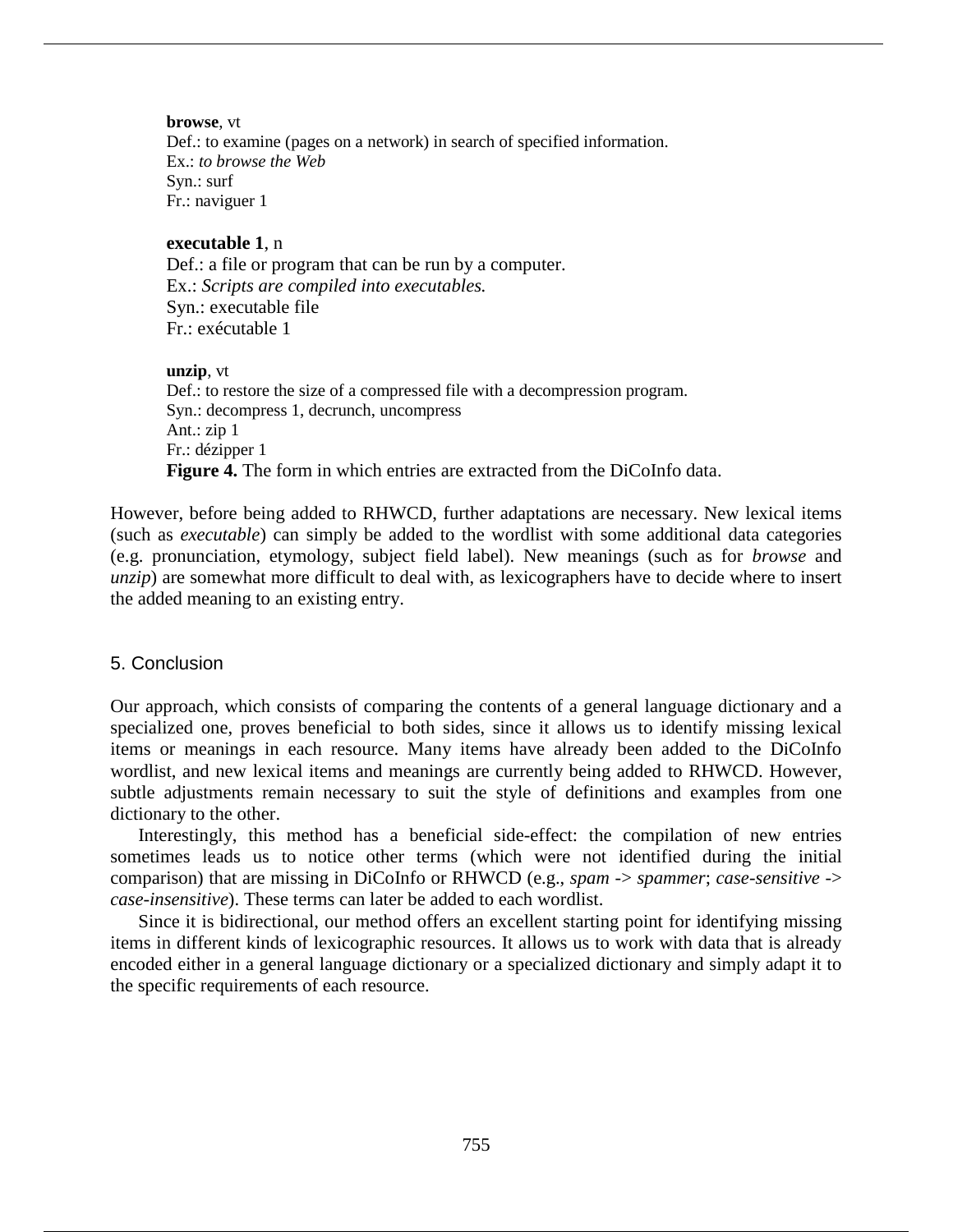### **Notes**

<sup>1</sup> The authors would like to thank Caroline Gagné, Charles Levine, Enid Pearsons and Benoît Robichaud for their help with the work described in this paper, as well as two anonymous reviewers for their comments on a previous version.

 $2 \text{ In } 2010 \text{ OLST}$  and KD began to collaborate on introducing entries from RHWCD into DiCoInfo and vice versa, as part of developing a method for comparing a specialized lexicographic resource and a general one.

<sup>3</sup> The coverage in English was boosted thanks to the project described in this paper.

<sup>4</sup> The Spanish version is developed in collaboration with the team TecnoLeTTra of the Universitat Jaume I, in Spain, and its coverage should increase in the coming years.

<sup>5</sup> Part of the work described in this section was carried out by Marie-Claude Demers and is described in her M.A. dissertation (Demers 2011, 2012).

 $6$  The definition is not available yet on the online version, but the definition given in the RHWCD has been stored in the term *record* and will be edited according to the DiCoInfo rules at a later stage.

 $<sup>7</sup>$  Some lexical items identified at this stage were actually present in RHWCD, not as main headwords but as sub-</sup> entries (e.g. *algorithmic, hard-wired*). However, since most of these items were not defined, we still considered them as relevant candidates for inclusion.

 $8$  At the time, DiCoInfo did not contain definitions. The actantial structure gives a basic idea of the meaning of the unit being analyzed.

#### References

#### **A. Dictionaries**

*DiCoInfo*. *Le dictionnaire fondamental de l'informatique et de l'Internet*. http://olst.ling.umontreal.ca/cgi-bin/dicoinfo/search.cgi/.

*RHWCD*. *Random House Webster's College Dictionary*. 2005. New York: Random House; 2010. Tel Aviv: K Dictionaries.

#### **B. Other literature**

- **Alonso Campo, A. 2008.** 'Environmental terminology in general dictionaries.' In Bernal, E. and J. DeCesaris (eds.), *Proceedings of the XIII Euralex International Congress*. Barcelona: Institut universitari de lingüística aplicada (IULA).
- **Béjoint, H. 1988.** 'Scientific and technical words in general dictionaries.' *International Journal of Lexicography* 1.4: 354–368.
- **Boulanger J.-C. 1996.** 'Les dictionnaires généraux monolingues, une voie royale pour les technolectes.' *TradTerm* 3: 137–151.
- **Demers, M. C. (2011).** *Travail de recherche en lexicographie bilingue: enrichissement de la nomenclature d'un dictionnaire général à partir de celle d'un dictionnaire spécialisé.* Travail dirigé réalisé à l'Université de Montréal. Université de Montréal, Montréal.
- **Demers, M. C. (2012, forthcoming).** 'Using a specialized dictionary to enrich a general language lexical resource.' *Kernerman Dictionary News 20.*
- **Josselin-Leray, A. 2005.** *Place et rôle des terminologies dans les dictionnaires unilingues et bilingues. Étude d'un domaine de spécialité: vulcanologie*. Thèse de doctorat, Université Lumière Lyon 2, Lyon.
- **Levine, C. M. and E. Pearsons.** 'The Random House dictionary tradition.' *Kernerman Dictionary News* 18, 2–5.